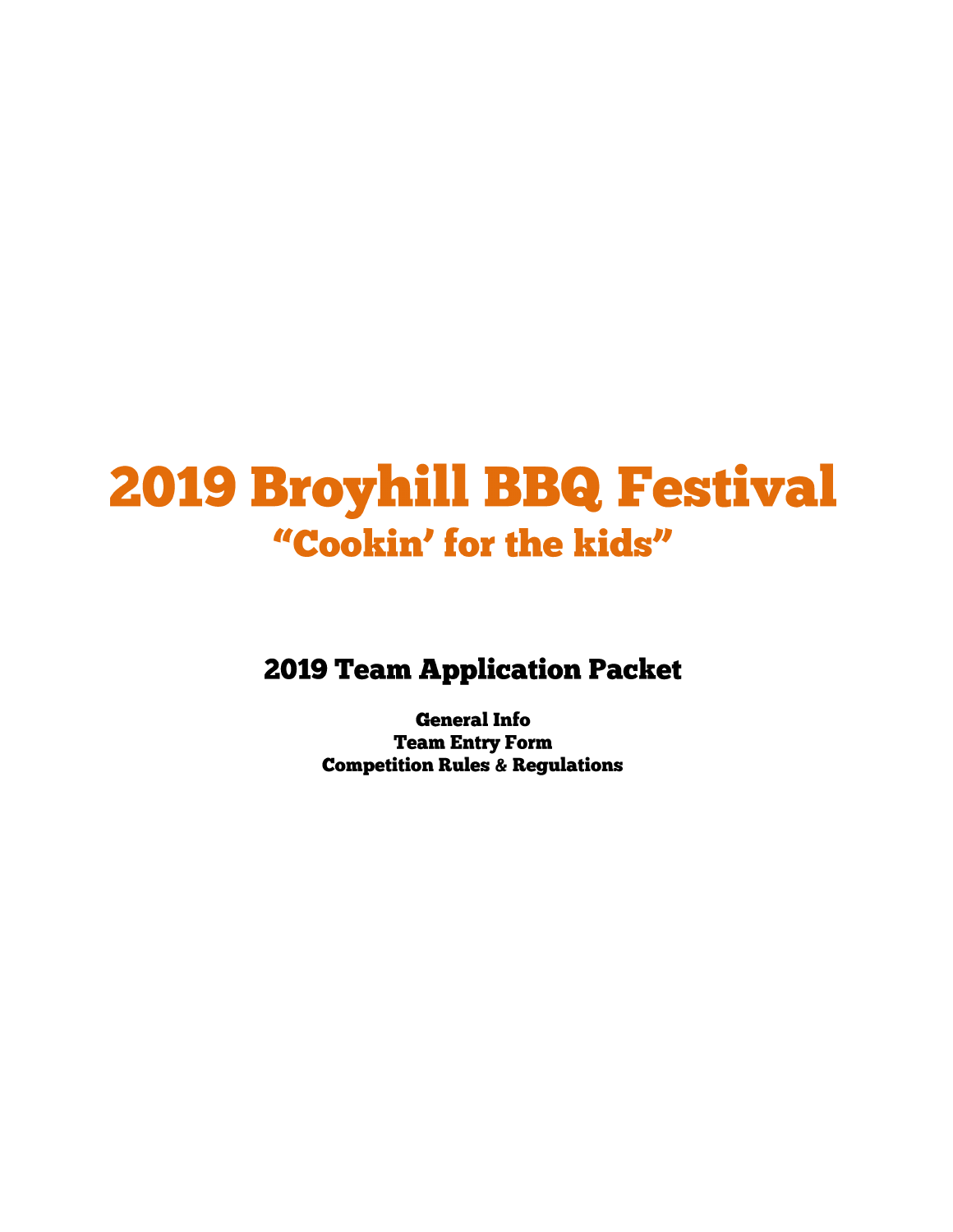## **2019 Broyhill BBQ Festival General Information**

#### **Competition**

The Broyhill BBQ Festival is a delicious and fun event to raise money for the ministry of Broyhill Baptist Children's Home. We have added a spice of competition to the event to ensure the highest quality of smoked pork and poultry. Please refer to the Competition Rules & Regulations to understand the requirements of the competition.

#### **Festival Dates / Hours**

Friday, May 10<sup>th</sup>: gate will open for cooking teams to set up at noon Saturday, May 11<sup>th</sup>:

- meat entries must be turned in for judging at 11:00am
- $\bullet$  lunch will be served 11:30am 2pm

#### **Admission**

Admission is free. Meal tickets may be purchased at the festival gate for: Adults \$9 / Children \$6. Ribs are available at the Festival (while they last) a half rack for \$11.

#### **Contact Information**

Mike Leslie, Festival Organizer - Ninevah Baptist Church: 828-734-8449 P.O. Box 38 Waynesville, NC 28786 Larry Inman, Festival Organizer – 828-734-6886

#### **Event Profile**

- All proceeds will be donated to Broyhill Children's Home Goal \$34,000
- 2018 Funds Raised \$41,525.73
- BBQ or Chicken plates (includes beans/slaw/roll/drink)
- Half rack of ribs (while they last)
- 3 classes of competition, among area churches, with trophies awarded
- 3-D Bow Shoot
- 5K Road Race
- Truck, car, and motorcycle show (all classes welcomed)
- Dessert Tent
- Live entertainment
- Old-time carnival games
- Handmade Ice Cream
- Free parking & great fellowship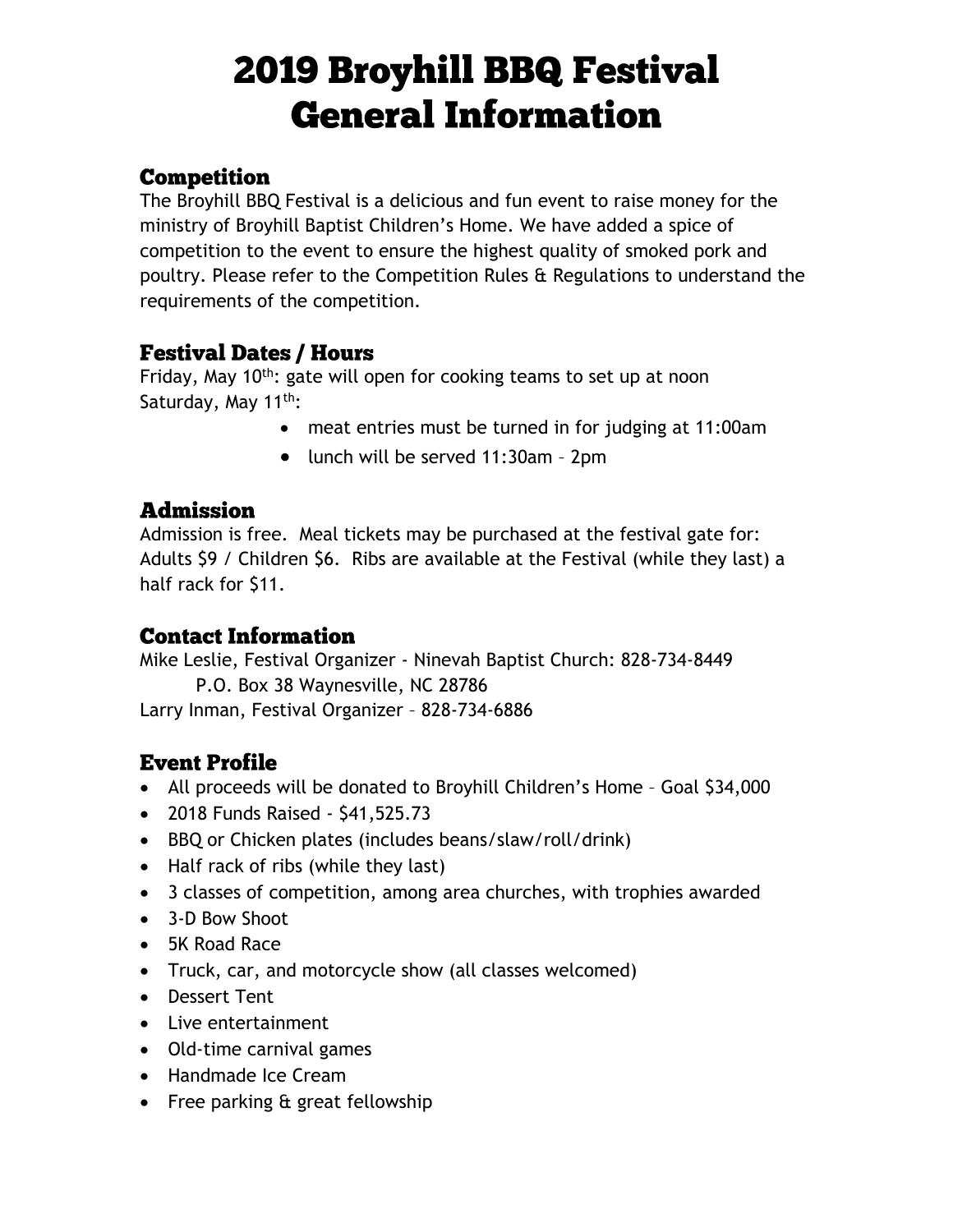#### 2019 Broyhill BBQ Festival - Competition Rules & Regulations "Cookin' for the kids"

#### **General**

- 1. Each team will consist of a chief cook and no more than five assistant cooks.
- 2. All cooking shall be done within the confines of the team's assigned cooking space.
- 3. A chief cook or assistant may NOT enter more than one team per contest.
- 4. The chief cook will be held responsible for the conduct of his/her team and guests.
- 5. Violations of the rules and regulations of the contest may result in disqualification from contest.
- 6. Each contestant shall supply all his own meat, cooking ingredients, individual cooking devices (charcoal, wood, portable cookers, etc.), utensils, prep tables and electricity. Some electrical will be available with prior arrangements.
- 7. Fresh water points will be available on the grounds.
- 8. Cookers, props, trailers, vehicles, tents, or other equipment (including generators) may not exceed the boundaries of the team's assigned cooking space.
- 9. All contestants must adhere to all electrical, fire, and other codes (town, county, state or federal).
- 10. No fires or live coals are allowed on the ground. Use of cinder blocks and ash barrels is mandatory.
- 11. It is the responsibility of the contestant to see that the team's assigned cooking space is kept clean and policed following the contest.
- 12. All fires must be put out!
- 13. All equipment must be removed from the site. It is important that clean up be thorough. Any team's assigned cooking space left in disarray or with loose trash may be disqualified from future participation.
- 14. Broyhill Children's Home is a smoke-free and alcohol free campus, please keep it that way.
- 15. No live bands or music is allowed in the individual cooking areas during the event.
- 16. No live animals are allowed in the cooking area.
- 17. Quiet time is from 11:00pm until 7:00am on contest night. Use of radios or other loud noises that disturb other contestants will not be allowed during this time period.

#### **Competition Rules**

- 1. Barbecue is defined as uncured meat/fowl prepared by slow cooking using wood and/or charcoal fire and/or gas, basted or not as the cook sees fit.
- 2. All meat must start out raw. Marinated meat is allowed provided the marinade was applied by the competing team.
- 3. Meat must be inspected by the meat inspector prior to cooking. Once meat has been inspected, it must not leave the contest site.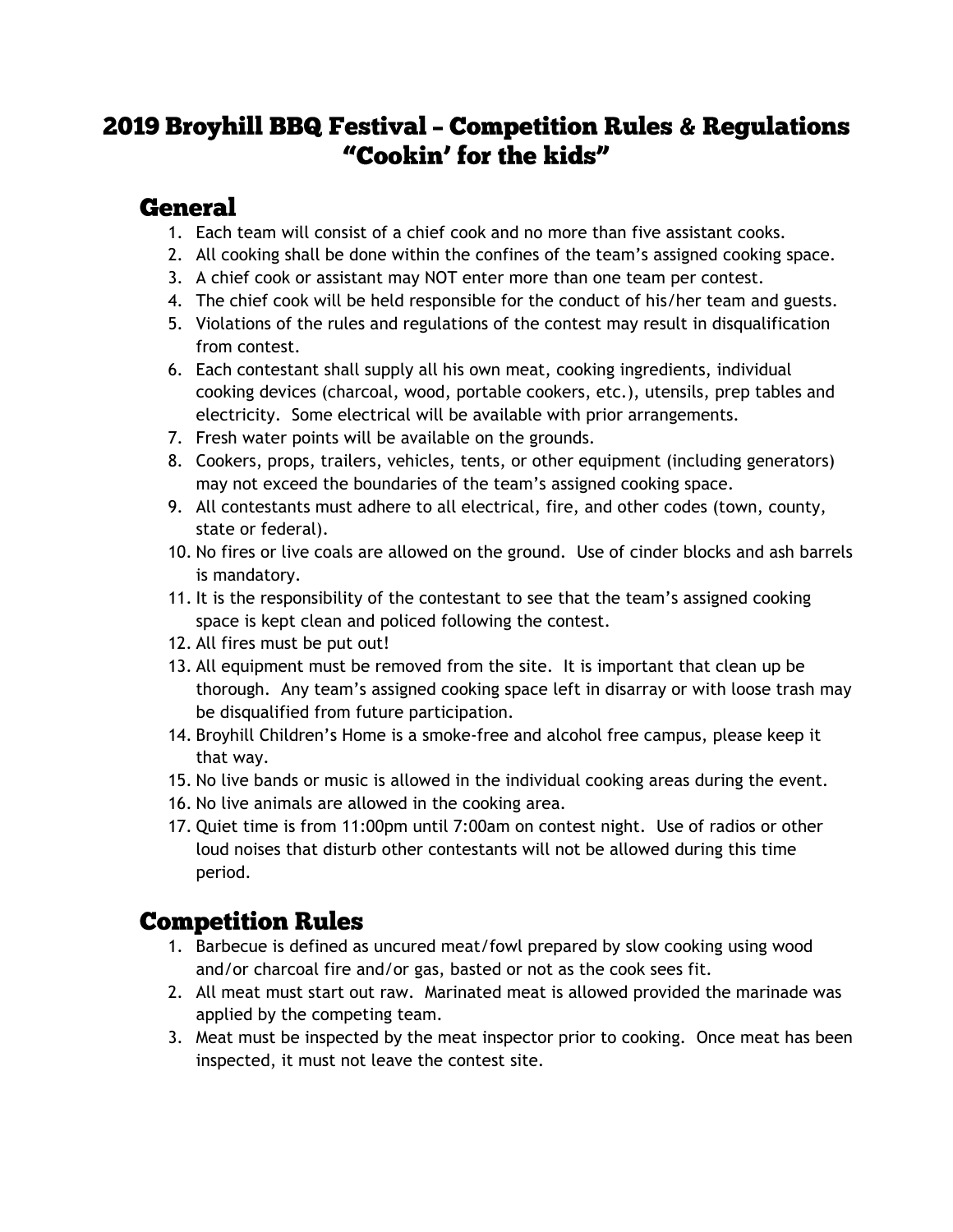- 4. All meat should be on ice or in refrigeration before being cooked. Holding temperature should be 40° F or less. After cooking, all meat must be maintained at a temperature of 140° F or above in a covered container.
- 5. Cleanliness of the cook, assistant cooks and contest area is required. Sanitation of work area should be implemented with the use of a bleach/water rinse (one cap of bleach per gallon of water).
- 6. No in ground pits may be dug and no fire may be built on the ground. Burn barrels or similar coal creating devices must be above ground.
- 7. If burn barrels are used to make coals they should be screened and set up NOT to send sparks and smoke on fellow cookers.
- 8. Each team should bring a fire extinguisher to keep near the pit (5lbs. ABC).

## **Judging Criteria**

- 1. This event will be blind judged. Entries will be submitted in an approved numbered container provided by the contest organizer.
- 2. Scoring is on a scale of 9 (best) to 1 (worst) in areas of appearance, tenderness/texture, and taste. The taste score will be doubled.
- 3. Turn in time is 11:00am for all entries. Entries may be turned in 5 minutes early and up till 5 minutes late. Any entries turned in after the deadline will not be judged.
- 4. Each contestant MUST submit at least 4 separate and identifiable portions of meat in entry container. If not enough meat is turned in, the judges will be instructed to do the best they can. This in no way will penalize the other contestants who have properly submitted their entry.
- 5. Garnish is limited to leaves of GREEN lettuce and/or common curly parsley. Any other garnish type in the container will disqualify the entry.
- 6. No aluminum foil is allowed in the containers.
- 7. No toothpicks, skewers, foreign material or stuffing are permitted.
- 8. No side containers of sauce will be permitted in the entry containers. Meats may be presented with or without sauce on it. Sauce may NOT be pooled in the container.
- 9. A contestant/team may enter only one variety or type of meat in a category.

### *Festival Organizers reserve the right to make additional regulations as the situation warrants. All decisions of the Festival Organizers and Judges are final.*